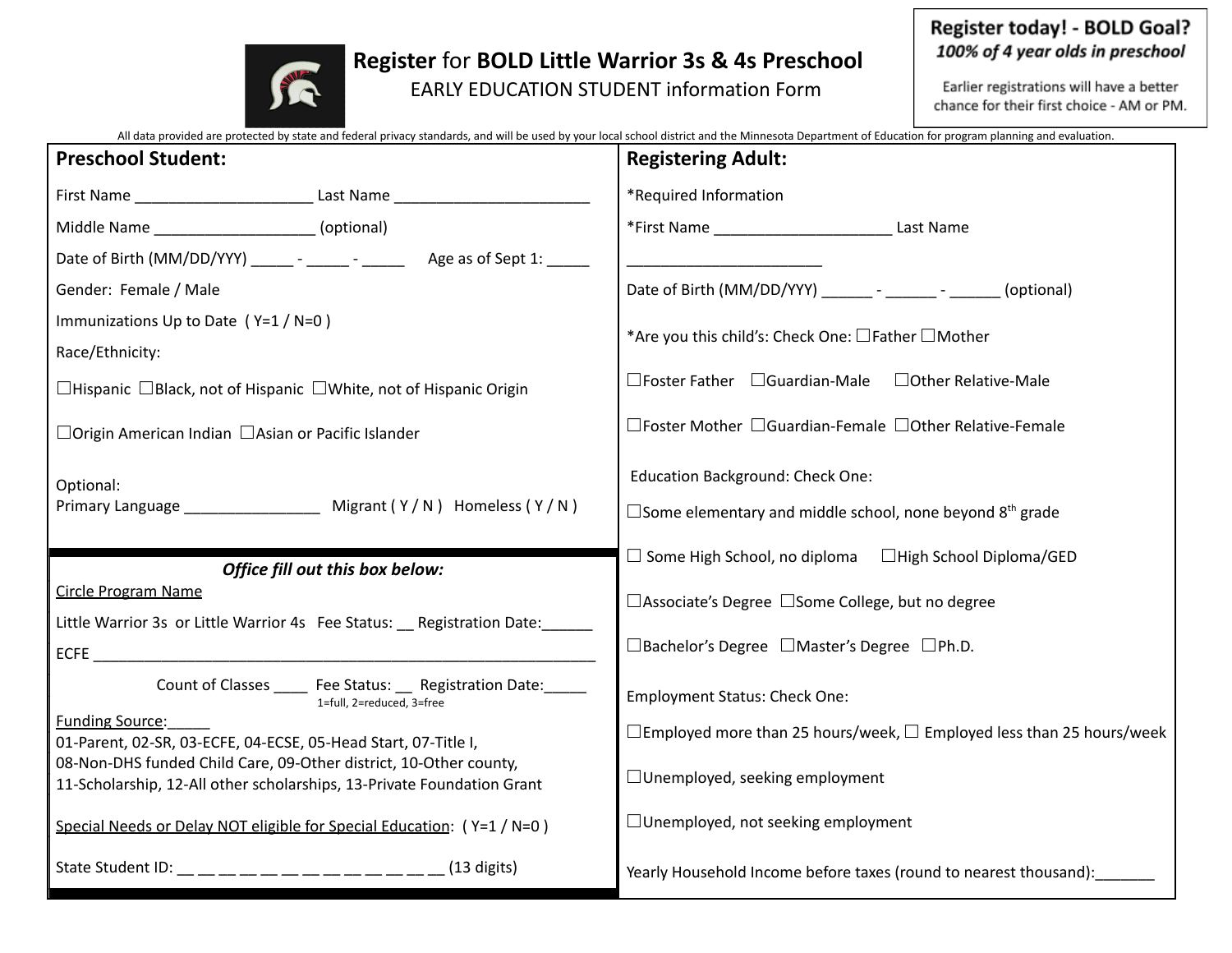| Number of People in Household:                                 |
|----------------------------------------------------------------|
| *Receiving Interpreter Assistance: (Y=1 / N=0)                 |
| *Classroom Volunteer Type:                                     |
| □ Parent Advisory Council Volunteer<br>$\Box$ Not Volunteering |
| $\Box$ Classroom Volunteer $\Box$ Other as district identified |
|                                                                |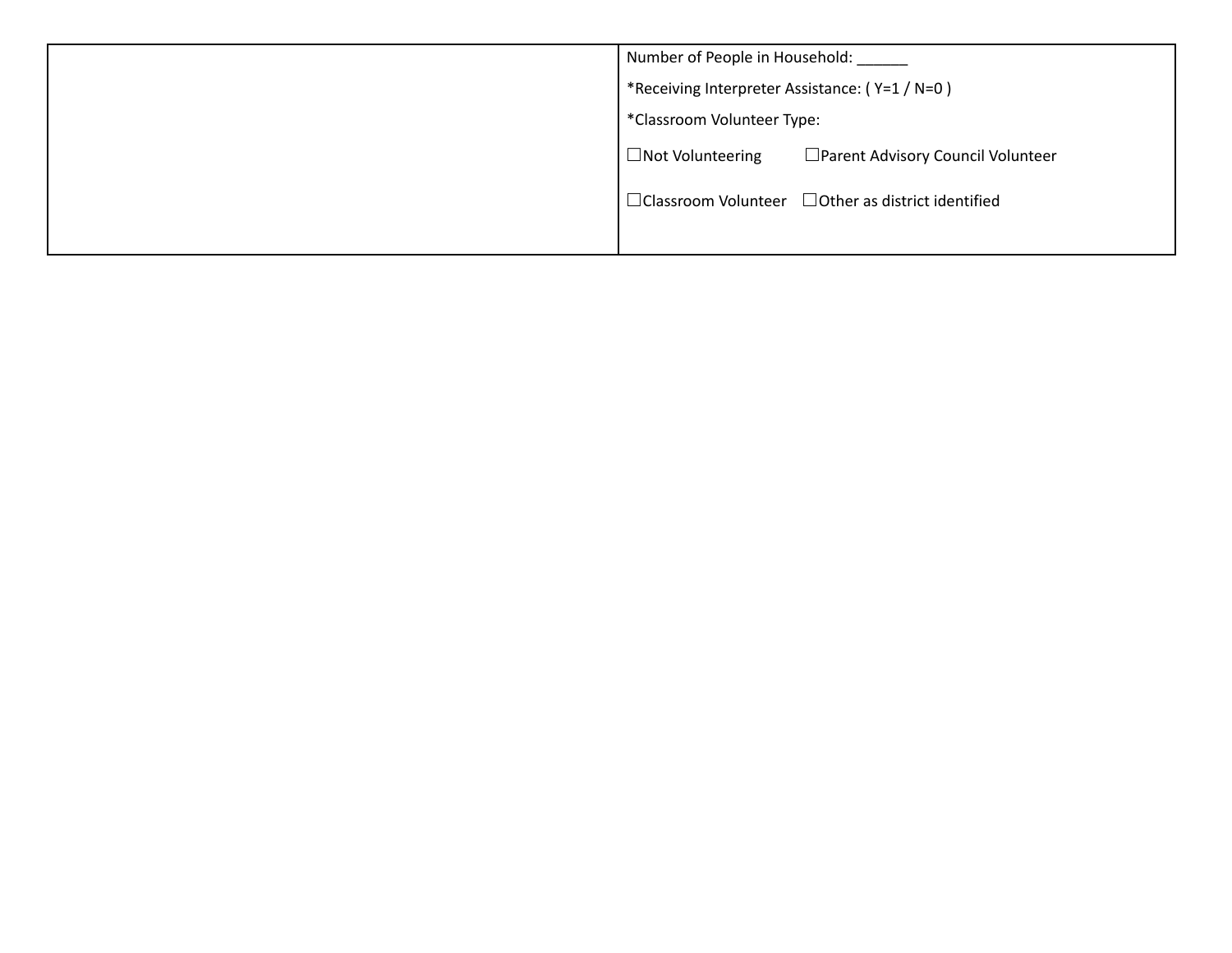|                                                                                                                                                                                                                                                                                                                                                                                                                                                                                                                                                   | <b>Student Registration for Preschool at BOLD School</b>                                                                                                                                                                                                                                                                                                                                                                                                                                                                                                                                                                                                  |
|---------------------------------------------------------------------------------------------------------------------------------------------------------------------------------------------------------------------------------------------------------------------------------------------------------------------------------------------------------------------------------------------------------------------------------------------------------------------------------------------------------------------------------------------------|-----------------------------------------------------------------------------------------------------------------------------------------------------------------------------------------------------------------------------------------------------------------------------------------------------------------------------------------------------------------------------------------------------------------------------------------------------------------------------------------------------------------------------------------------------------------------------------------------------------------------------------------------------------|
| <b>PARENT CONTACT INFORMATION</b>                                                                                                                                                                                                                                                                                                                                                                                                                                                                                                                 | We will try to honor your first choice but cannot guarantee it.                                                                                                                                                                                                                                                                                                                                                                                                                                                                                                                                                                                           |
|                                                                                                                                                                                                                                                                                                                                                                                                                                                                                                                                                   | *School Bus transportation will also be provided both to school and to home or daycare.<br>*Mid-day drop-offs and pick-ups will be done at Select Locations.                                                                                                                                                                                                                                                                                                                                                                                                                                                                                              |
|                                                                                                                                                                                                                                                                                                                                                                                                                                                                                                                                                   | $\equiv$ Little Warrior 3 year olds - 2 half days - 8:00-11:00 am - Must be 3 by Sep 1                                                                                                                                                                                                                                                                                                                                                                                                                                                                                                                                                                    |
|                                                                                                                                                                                                                                                                                                                                                                                                                                                                                                                                                   | Little Warrior 3s tentatively will have a M/W and T/TH class option                                                                                                                                                                                                                                                                                                                                                                                                                                                                                                                                                                                       |
|                                                                                                                                                                                                                                                                                                                                                                                                                                                                                                                                                   | Early Sept. start/must be potty trained                                                                                                                                                                                                                                                                                                                                                                                                                                                                                                                                                                                                                   |
| Student lives with:                                                                                                                                                                                                                                                                                                                                                                                                                                                                                                                               | $\equiv$ Little Warrior 4 year olds - 4 half days - 8:00-11:00 am - Must be 4 by Sep 1                                                                                                                                                                                                                                                                                                                                                                                                                                                                                                                                                                    |
|                                                                                                                                                                                                                                                                                                                                                                                                                                                                                                                                                   | $\equiv$ Little Warrior 4 year olds - 4 half days - 12:00-3:00 pm - Must be 4 by Sep 1                                                                                                                                                                                                                                                                                                                                                                                                                                                                                                                                                                    |
| Check One: □ Both Parents □ Mother □ Father □ Legal Guardian                                                                                                                                                                                                                                                                                                                                                                                                                                                                                      | Little Warrior 4s will meet - M/T/W/Th - Early Sept. start                                                                                                                                                                                                                                                                                                                                                                                                                                                                                                                                                                                                |
| Cell Phone<br><b>Work Phone</b><br>Home Phone<br>Mom (____) - ____ - _______ (____) - ____ - ________ (____) - ____ - _<br>Dad ( ) - _ _ - _ _ ( _ _) - _ _ - _ _ ( _ _) - _ _ - _ _ _ _ ( _ _) - _ _ - _<br><b>SCHOOL REACH</b> notifies you by phone for BOLD School announcements,<br>school closing, and late starts. If you would like to be notified please list<br>numbers.<br>School Reach Number(s) (_____) - _____ - _________ and (____) - _____ - ________<br>Do you have Internet Access in your home? $(Y/N)$ Can you Text? $(Y/N)$ | <b>IMMUNIZATION RECORD</b> - copy turned in (Y/N)<br><b>EARLY CHILDHOOD SCREENING</b> Has your child been screened yet? (Y/N)<br>If yes, Date screened ___________ Where screened _______________________________<br>ALLERGIES (Y / N) my child is allergic to ___________________ Is a modified diet necessary?<br>Be specific.<br><b>PERMISSION TO PUT PHOTOS OF CHILD</b> in newspaper, BOLD website, EOY CD (Y/N)<br>Has your child ever had an IEP? (Y/N) Comment ___________________________________<br>PHYSICAL HEALTH OF MENTAL HEALTH issues? (Y/N) circle which<br><b>IMAGINATION LIBRARY</b> - We are signed up to get these free books? (Y/N) |
|                                                                                                                                                                                                                                                                                                                                                                                                                                                                                                                                                   | <b>*TRANSPORTATION PLAN</b> - Transportation plan will be finalized before school starts.                                                                                                                                                                                                                                                                                                                                                                                                                                                                                                                                                                 |
|                                                                                                                                                                                                                                                                                                                                                                                                                                                                                                                                                   | Pencil in boxes below what you think you might use: CCT Bus, Parents, or School Bus #                                                                                                                                                                                                                                                                                                                                                                                                                                                                                                                                                                     |
| Email Daycare_                                                                                                                                                                                                                                                                                                                                                                                                                                                                                                                                    | <b>MONDAY</b><br><b>TUESDAY</b><br><b>WEDNESDAY</b><br><b>FRIDAY</b><br><b>THURSDAY</b>                                                                                                                                                                                                                                                                                                                                                                                                                                                                                                                                                                   |
| Emails will be used for newsletters and calendars, and other notices.                                                                                                                                                                                                                                                                                                                                                                                                                                                                             | To SCHOOL<br>Circle: AM-PM                                                                                                                                                                                                                                                                                                                                                                                                                                                                                                                                                                                                                                |
| Would you be interested in getting reminders by $\Box$ text or by $\Box$ email?                                                                                                                                                                                                                                                                                                                                                                                                                                                                   | Mid-day:<br><b>SELECT</b><br><b>LOCATIONS</b>                                                                                                                                                                                                                                                                                                                                                                                                                                                                                                                                                                                                             |
| <b>EMERGENCY</b> # (if parents can't be reached) grandparent, neighbor, aunt - person to contact                                                                                                                                                                                                                                                                                                                                                                                                                                                  | <b>After SCHOOL</b><br><b>Circle: AM-PM</b><br>To HOME,<br>DAYCARE,                                                                                                                                                                                                                                                                                                                                                                                                                                                                                                                                                                                       |
|                                                                                                                                                                                                                                                                                                                                                                                                                                                                                                                                                   | Mid-day:                                                                                                                                                                                                                                                                                                                                                                                                                                                                                                                                                                                                                                                  |
|                                                                                                                                                                                                                                                                                                                                                                                                                                                                                                                                                   | <b>SELECT</b><br><b>LOCATIONS</b>                                                                                                                                                                                                                                                                                                                                                                                                                                                                                                                                                                                                                         |
|                                                                                                                                                                                                                                                                                                                                                                                                                                                                                                                                                   | Daycare School Bus #<br>Daycare Provider <b>Daycare</b>                                                                                                                                                                                                                                                                                                                                                                                                                                                                                                                                                                                                   |
| NOTE:                                                                                                                                                                                                                                                                                                                                                                                                                                                                                                                                             | Send DC calendar/Newsletter (Y/N)<br>Phone # $ -$                                                                                                                                                                                                                                                                                                                                                                                                                                                                                                                                                                                                         |